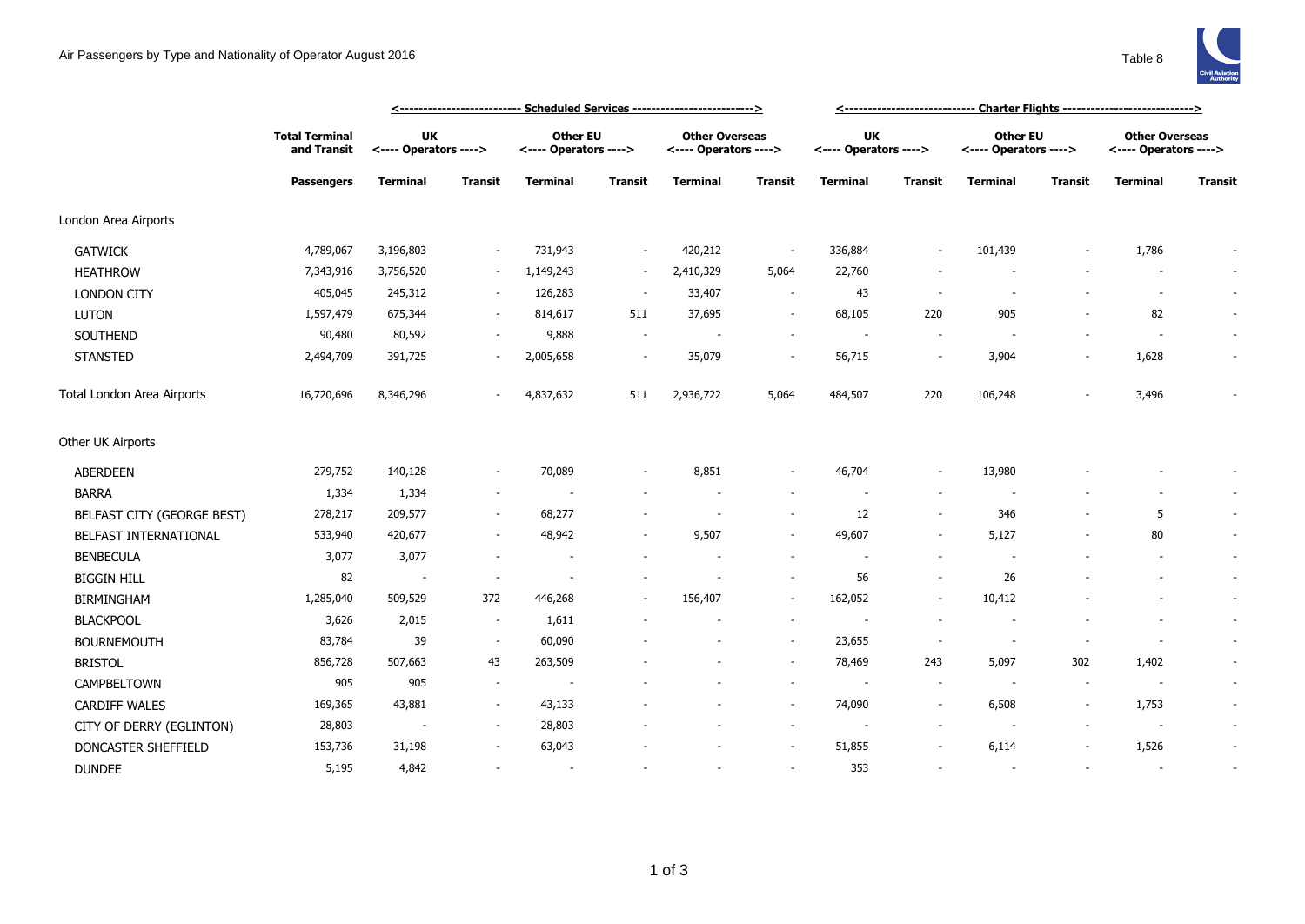

|                                       |                                                           | <u> &lt;--------------------------- Scheduled Services --------------------------&gt;</u> |                          |                                          |                          |                                                |                | <u>&lt;----------------------------- Charter Flights ----------------------------&gt;</u> |                          |                                          |                |                                                |                |
|---------------------------------------|-----------------------------------------------------------|-------------------------------------------------------------------------------------------|--------------------------|------------------------------------------|--------------------------|------------------------------------------------|----------------|-------------------------------------------------------------------------------------------|--------------------------|------------------------------------------|----------------|------------------------------------------------|----------------|
|                                       | <b>Total Terminal</b><br>and Transit<br><b>Passengers</b> | UK<br><---- Operators ---->                                                               |                          | <b>Other EU</b><br><---- Operators ----> |                          | <b>Other Overseas</b><br><---- Operators ----> |                | <b>UK</b><br><---- Operators ---->                                                        |                          | <b>Other EU</b><br><---- Operators ----> |                | <b>Other Overseas</b><br><---- Operators ----> |                |
|                                       |                                                           | <b>Terminal</b>                                                                           | <b>Transit</b>           | <b>Terminal</b>                          | <b>Transit</b>           | <b>Terminal</b>                                | <b>Transit</b> | <b>Terminal</b>                                                                           | <b>Transit</b>           | <b>Terminal</b>                          | <b>Transit</b> | <b>Terminal</b>                                | <b>Transit</b> |
| Other UK Airports                     |                                                           |                                                                                           |                          |                                          |                          |                                                |                |                                                                                           |                          |                                          |                |                                                |                |
| <b>DURHAM TEES VALLEY</b>             | 11,304                                                    | 2,178                                                                                     | 84                       | 8,878                                    |                          |                                                |                | 40                                                                                        |                          | 124                                      |                |                                                |                |
| <b>EAST MIDLANDS</b><br>INTERNATIONAL | 596,117                                                   | 228,482                                                                                   | 137                      | 281,275                                  | 188                      |                                                |                | 80,429                                                                                    |                          | 5,606                                    |                |                                                |                |
| EDINBURGH                             | 1,293,697                                                 | 703,155                                                                                   |                          | 440,455                                  | 193                      | 118,594                                        | $\sim$         | 26,359                                                                                    |                          | 4,837                                    |                | 104                                            |                |
| <b>EXETER</b>                         | 101,231                                                   | 70,515                                                                                    | $\sim$                   | $\overline{\phantom{a}}$                 | $\overline{\phantom{a}}$ |                                                | $\sim$         | 26,110                                                                                    | $\sim$                   | 4,606                                    |                | $\overline{\phantom{a}}$                       | $\sim$         |
| <b>GLASGOW</b>                        | 942,548                                                   | 572,623                                                                                   | 148                      | 198,469                                  | $\sim$                   | 91,353                                         | $\sim$         | 67,513                                                                                    | $\overline{\phantom{a}}$ | 10,581                                   | 135            | 1,500                                          | 226            |
| <b>GLOUCESTERSHIRE</b>                | 1,317                                                     | $\overline{\phantom{a}}$                                                                  | $\sim$                   | 1,307                                    | 10                       |                                                | $\sim$         |                                                                                           |                          |                                          |                |                                                | $\sim$         |
| <b>HUMBERSIDE</b>                     | 19,631                                                    | 4,848                                                                                     | $\overline{7}$           | 10,059                                   |                          |                                                | $\sim$         | 1,665                                                                                     |                          | 3,052                                    |                | $\overline{\phantom{a}}$                       | $\sim$         |
| <b>INVERNESS</b>                      | 81,668                                                    | 75,994                                                                                    | $\sim$                   | 5,091                                    |                          |                                                |                | 98                                                                                        |                          | 54                                       |                | 431                                            | $\sim$         |
| <b>ISLAY</b>                          | 2,805                                                     | 2,767                                                                                     | 38                       |                                          |                          |                                                |                |                                                                                           |                          |                                          |                |                                                | $\sim$         |
| ISLES OF SCILLY (ST.MARYS)            | 13,909                                                    | 13,909                                                                                    |                          |                                          |                          |                                                |                |                                                                                           |                          |                                          |                |                                                | $\sim$         |
| <b>KIRKWALL</b>                       | 15,327                                                    | 14,513                                                                                    | 814                      | ٠                                        |                          |                                                |                |                                                                                           |                          |                                          |                |                                                | $\sim$         |
| LANDS END (ST JUST)                   | 8,385                                                     | 8,327                                                                                     | 58                       |                                          |                          |                                                |                |                                                                                           |                          |                                          |                |                                                | $\sim$         |
| LEEDS BRADFORD                        | 455,467                                                   | 290,580                                                                                   | 32                       | 143,578                                  |                          |                                                | $\sim$         | 17,824                                                                                    |                          | 3,453                                    |                | $\overline{a}$                                 | $\sim$         |
| LERWICK (TINGWALL)                    | 493                                                       | 493                                                                                       | $\overline{\phantom{a}}$ |                                          |                          |                                                | $\sim$         |                                                                                           |                          |                                          |                |                                                | $\sim$         |
| LIVERPOOL (JOHN LENNON)               | 497,426                                                   | 252,417                                                                                   | 2                        | 242,562                                  |                          |                                                | $\sim$         | 2,055                                                                                     |                          | 295                                      |                | 95                                             |                |
| <b>LYDD</b>                           | 155                                                       | 143                                                                                       | $\sim$                   |                                          |                          |                                                |                | 6                                                                                         | $\overline{\phantom{a}}$ | 6                                        |                | $\overline{\phantom{a}}$                       | $\sim$         |
| <b>MANCHESTER</b>                     | 2,936,417                                                 | 1,429,376                                                                                 | 140                      | 733,880                                  | 3                        | 376,190                                        | 2,756          | 343,492                                                                                   | 103                      | 48,724                                   |                | 1,753                                          | $\sim$         |
| <b>NEWCASTLE</b>                      | 576,177                                                   | 441,083                                                                                   | 321                      | 102,754                                  | 169                      | 30,567                                         |                | 985                                                                                       | $\sim$                   | 298                                      |                |                                                | $\sim$         |
| NEWQUAY                               | 48,005                                                    | 37,495                                                                                    | 168                      | 10,309                                   |                          |                                                | $\sim$         | $\sim$                                                                                    | $\overline{\phantom{a}}$ | 33                                       |                | $\sim$                                         | $\sim$         |
| <b>NORWICH</b>                        | 55,144                                                    | 16,244                                                                                    | $\sim$                   | 13,566                                   |                          |                                                | $\sim$         | 11,229                                                                                    | $\overline{\phantom{a}}$ | 14,105                                   |                |                                                | $\sim$         |
| <b>PRESTWICK</b>                      | 77,954                                                    | $\overline{\phantom{a}}$                                                                  | $\sim$                   | 77,742                                   | 12                       |                                                | $\sim$         | 3                                                                                         | 197                      |                                          |                |                                                | $\sim$         |
| <b>SCATSTA</b>                        | 13,727                                                    |                                                                                           |                          |                                          |                          |                                                | $\sim$         | 13,727                                                                                    |                          |                                          |                |                                                | $\sim$         |
| SOUTHAMPTON                           | 218,792                                                   | 206,195                                                                                   |                          | 10,609                                   |                          | 1,289                                          |                | 100                                                                                       |                          | 599                                      |                |                                                |                |